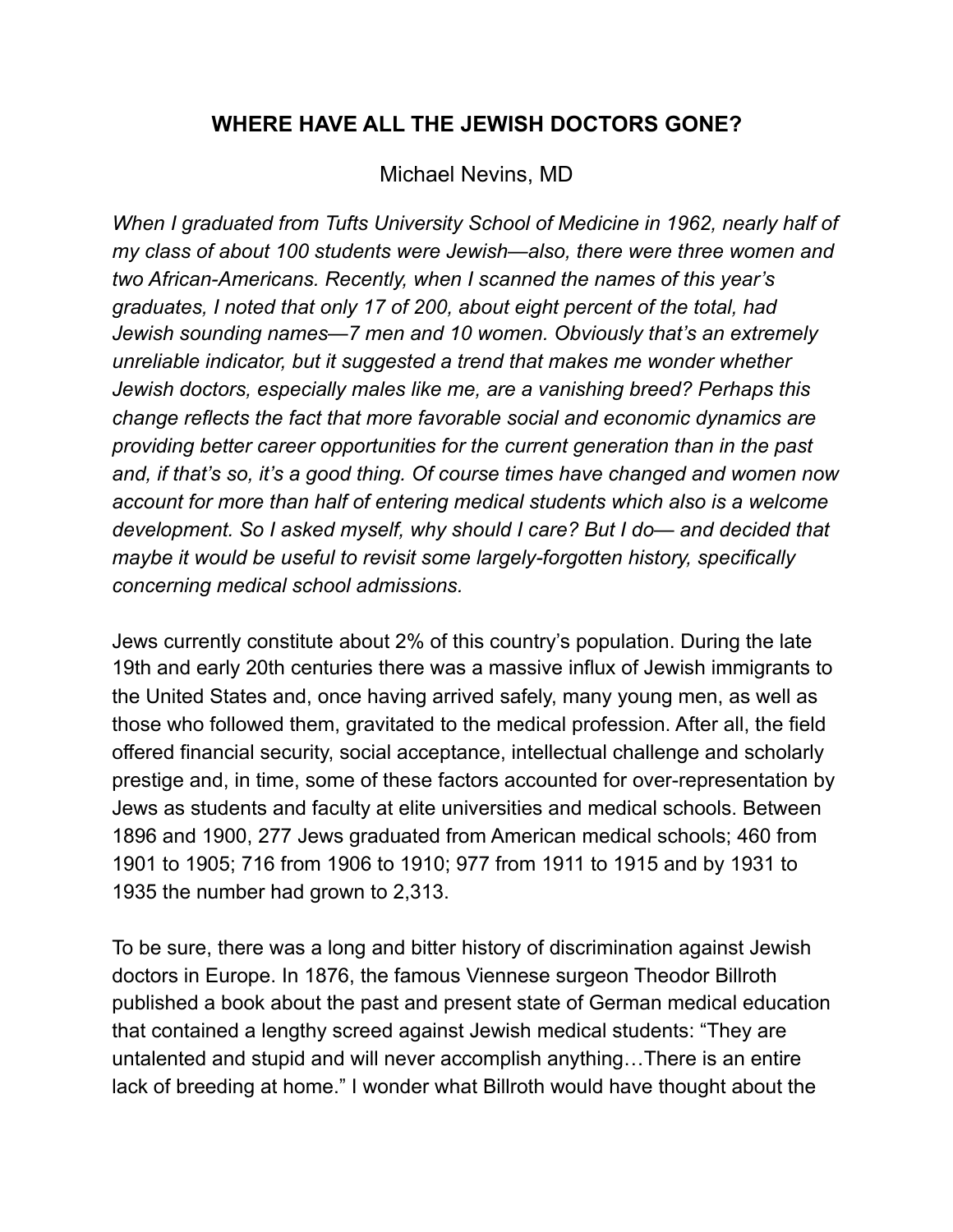remarkable preponderance of Jews among Nobel Prize winners—starting with Paul Ehrlich in 1908 accounting for nearly one third of all medical Laureates. And this from a group that constitutes roughly 0.2% of the world's population.

Abraham Flexner was an obscure school principal from Louisville who was influenced by Billroth's progressive ideas about medical education and unconcerned by his anti-Semitism, although his own parents were Jewish. In 1909 Flexner was selected by the Carnegie Foundation to survey American and Canadian medical schools and personally visited 155 institutions in little more than one year. Flexner was appalled by what he found and soon followed up with a study of European medical schools. At the time, Johns Hopkins was the only medical school to require an undergraduate degree for entrance and many of the others were mere diploma mills. Abraham Flexner's iconic 399 page report recommended that only 31 medical schools be permitted to remain in business. Eventually only 81 survived and this drastically reduced the number of available places and put increased pressure on admissions committees.

In 1905 Harvard College adopted the College Entrance Examination Board as its basis for admission in an effort to attract higher caliber undergraduates. The problem was that many of the most accomplished applicants were Jewish. By 1908, the percentage of Jews in Harvard's freshman class jumped from almost zero to 7%; in 1915 it was up to 15% and by 1922 more than 22%. Mightily disturbed, President A. Lawrence Lowell implemented a new plan. Henceforth, Harvard's application form would ask detailed questions about family background and a code was devised where each prospective student was designated "j1" if "conclusively Jewish," "j2" if "a preponderance of evidence" suggested that and "j3" meant that it was "a possibility."

When Yale University named Charles Winternitz as dean of its medical school in 1920, he became one of the first Jews in the nation to hold a major academic position. The son of a poor immigrant insurance doctor, Winternitz was a Baltimore native who graduated from Johns Hopkins in 1903 and obtained his medical degree from there in 1907, working with Osler, Halstead and Welch. During his 15 year tenure at Yale, Dr. Winternitz raised the school from a secondrate institution to one of the finest in the world. However, he was irascible and sometimes brutal to subordinates and, according to Dan Oren in his book,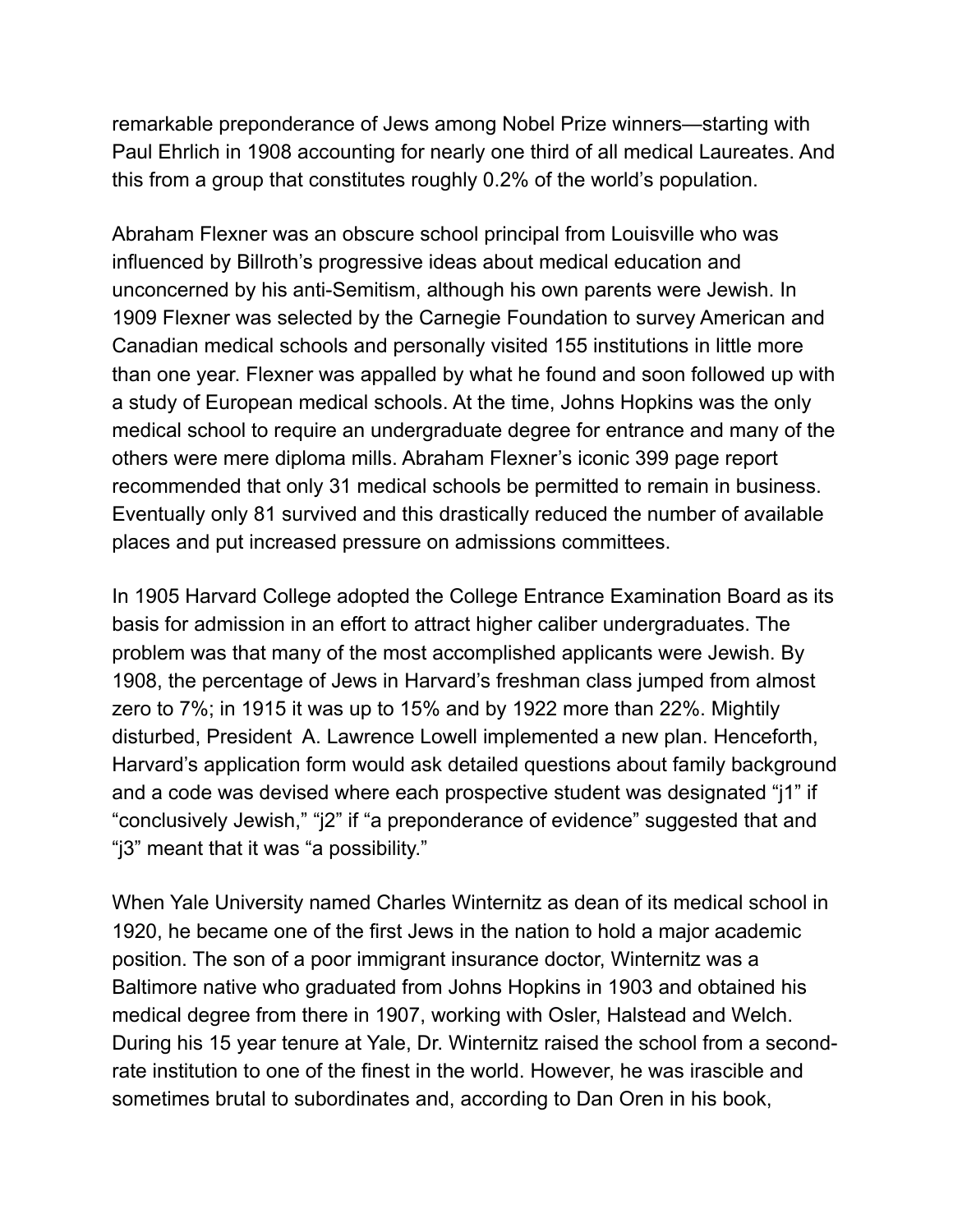*Joining the Club: A History of Jews and Yale,* Dr. Winternitz was almost a caricature of a "self-hating" Jew striving to be accepted in polite gentile society. One former student recalled him as "one of the worst anti-Semites I ever met." In order to achieve a "balanced" class, Winternitz devised a quota system (*numerus clausus*) and instructed the admissions committee never to admit more than five Jews and two Italian Catholics, and no blacks at all. Although at the time from fifty to sixty percent of applicants to Yale were "Hebrews", the Dean suggested that no more than five percent should be accepted, equal to the proportion of Jews then in the general population. **(1)**

In 1931 Heywood Broun's book, *Christians Only. A Study in Prejudice,* documented discriminatory practices especially in medical schools. He noted that in 1927, 80 per cent of non-Jewish graduates of New York's City College and almost 50 per cent of Jewish applicants were accepted into medical school, but that three years later, non-Jewish acceptances amounted to 74 per cent while Jewish admittances had fallen to less than 20 per cent. One City College graduate, Dr. Arthur Kornberg (who won the Nobel Prize for Medicine and Physiology in 1959) recalled his own experience:

 *In the grade schools and high schools of BrooklynI was enclosed in a circle of Jewish students and friends and was unaware of any anti-Semitism directed at me. This innocence persisted until my senior year at the academically prestigious City College of New York, whose student body was then 90 percent or more Jewish. Then came the disappointment of being rejected by virtually all of the many medical schools to which I applied. But it came as no surprise. I resented then that at the College of Physicians and Surgeons of Columbia University, a close neighbor of City College, an endowed scholarship for a City College graduate went begging for nine years because there were no candidates. To this day, it rankles me.* 

By the early 1930s the depression had badly hurt the medical profession. The \$11,000 average annual income of physicians dropped sharply and millions of people could no longer afford to pay for medical care. After an intensive study, the Council on Medical Education of the American Medical Association concluded that there were too many doctors and issued a report advising medical schools that the training of physicians should be "drastically curtailed." Almost thirty years earlier, in 1905, medical schools had turned out 5,600 doctors annually to serve a population of 83 million, but now the AMA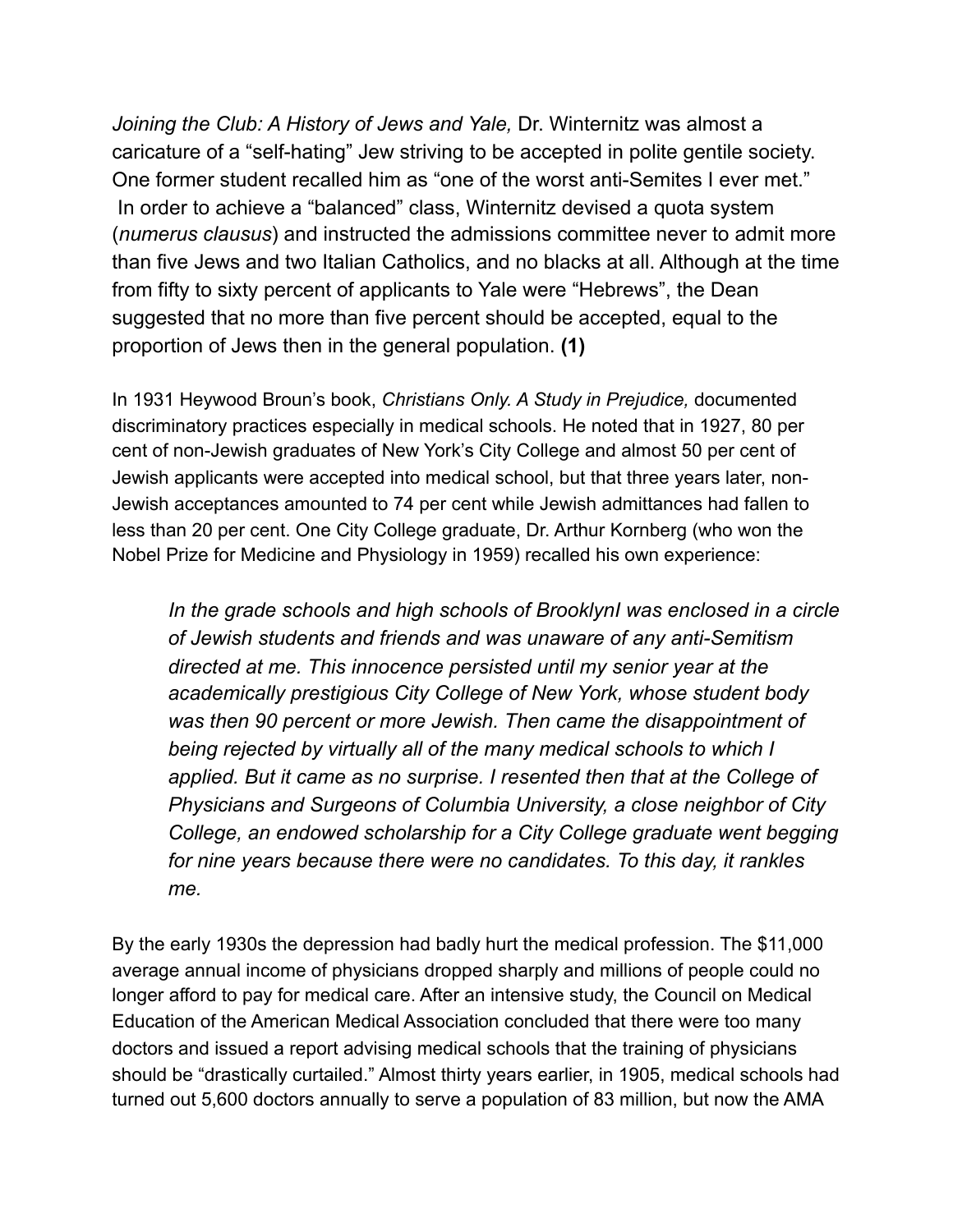was taking the position that 4,800 doctors per year were too many for a national population of 125 million.

Not only was the AMA concerned with the domestic production of American doctors but the foreign trained as well. In 1933 its Council on Medical Education suggested that "to permit the large number of applicants who cannot be accommodated in the medical schools of the United States to study abroad and then return here to practice would inevitably lower the standards and corrupt the ideals of medicine." More than 90 percent of those studying abroad were Jewish and this AMA observation was followed by a program designed to have state boards withdraw medical licensure opportunities from graduates of foreign universities. The immediate effect of the AMA report was to produce a sharp reduction of Jewish students in the entering classes of 1934, 1935, and 1936.

Nicholas Murray Butler, the president of Columbia University, was alarmed that an explosion of Jewish students was causing a problem. Fearing that the Anglo-Saxon establishment might withhold financial support and/or send their sons elsewhere, President Butler devised a policy of "selective admissions" in order to limit enrollment in favor of a more "natural" or "representative" constituency." While existing examinations and preliminary requirements would be retained, eligible candidates additionally should be selected on the basis of personality and promise. During interviews applicants to the university were screened for such personal attributes as manliness, refinement, and cleanliness. Columbia's College of Physicians and Surgeons was the first of its professional schools to adopt this policy; in 1932 it had accepted thirty-three Jewish applicants, in 1936 only twelve; in 1920 P&S had 14 percent Jewish medical students, by 1948 they were fewer than 4 percent.

Other schools followed suit, usually with Jewish quotas of 10% or lower, and only after the pattern of discriminatory admissions was firmly established, did a few medical educators attempted to justify it. One view, urged by the then secretary of the American Medical Association, himself Jewish, was that the large number of Jewish applicants was "overwhelming" American medical schools. This was especially true in northeastern states where a national survey conducted by the Conference on Jewish Relations found that most Jewish doctors practiced (in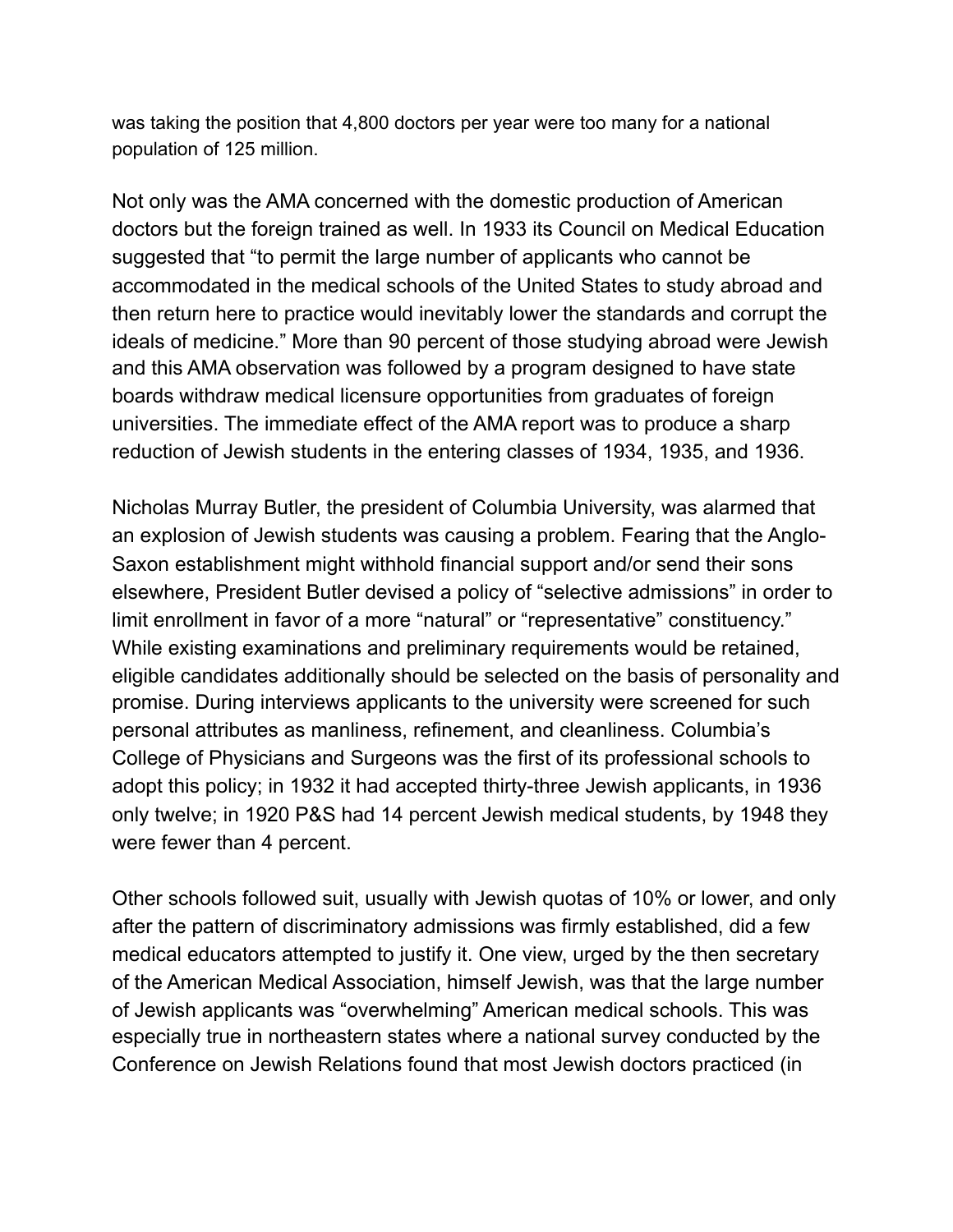1936, 47% in New York State, 9% in Illinois, 7% each in New Jersey and Pennsylvania, 4% in California.)

A positive result of fierce competition caused by the quota system was that only the most brilliant Jewish undergraduates succeeded and, no doubt, this natural selection process helped account for the exemplary record of Jewish physicians in academia and research. A consistent theme in many of their stories was how early in their careers opportunities were limited because of anti-Semitism in the basic sciences and in academic life. For this reason, most Jewish medical students gravitated to clinical fields where even in hard times one could always make a living. Many sought careers in allied fields, such as dentistry or pharmacy, or went abroad for medical education to Scotland or Switzerland or Germany.

After the end of World War II the situation changed drastically. Although anti-Semitism remained pervasive in many places, attitudes toward Jews shifted as Americans recoiled from the horrors of the Holocaust. As over half a million Jewish GIs returned home, many entered the higher education system. New York State, led by Governor Thomas E. Dewey, established four publicly supported nondiscriminatory medical schools which absorbed many Jewish applicants.

In June 1951, the AMA announced that it "has no desire to limit the production of properly trained physicians to serve the American people." It expressed willingness to encourage expansion of medical training facilities and also reversed its attitude toward foreign medical schools. State licensing boards were urged that graduates of foreign schools "be accorded the same opportunities for licensure as graduates of approved medical schools in the United States." And finally, the federal and several state governments passed nondiscrimination in higher education legislation. During the 1950s, roughly 15 percent of American physicians were Jewish, nearly 50 percent for psychiatrists, and two decades later, as a result of changing societal attitudes and both governmental and private social action the numeric quota system had effectively been phased out. Nevertheless, a survey of freshmen at American colleges found that the number of Jewish undergraduates wishing to become doctors had fallen by half, from 14 percent in 1971 to 7.1 percent in 2002.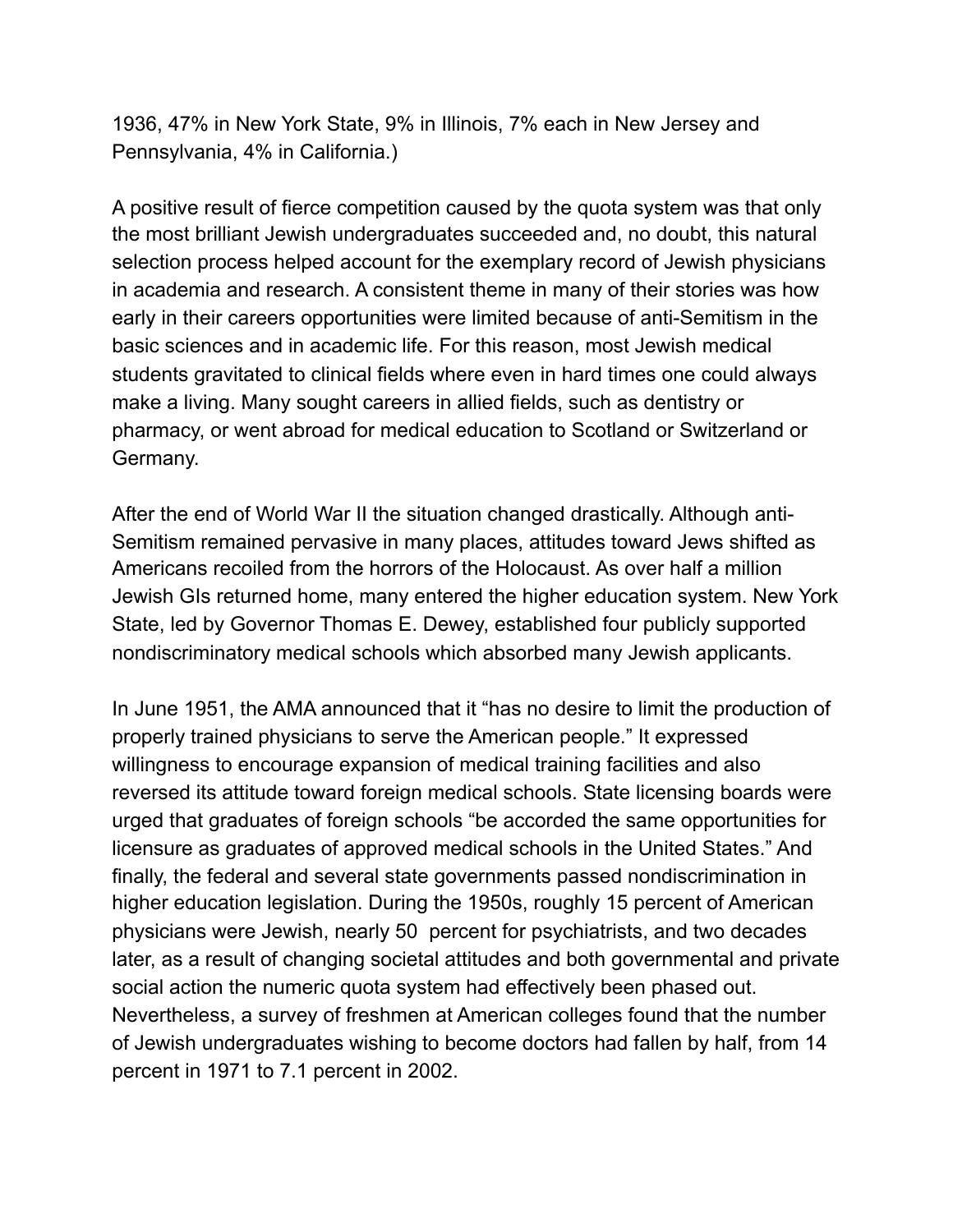When I graduated medical school in 1962, minority groups constituted only about one or two percent of medical students, but by 2000 the AMA reported that fully one-third were from ethnic/racial minorities: Asian-Pacific 19.4%, African-American 7.2%, all others 6.9%. Although asking about candidates' religion no longer is permitted, inquiry continues concerning race and ethnicity. Caucasians currently account for about 48% of some 20,000 medical school applicants and about half are accepted. Asians account for 20% and Hispanics or Latinos 6%, a combined acceptance rate of about 42%.

Affirmative action as it applies to higher education is a complicated subject that's far beyond this discussion. In its landmark decision in the case of Alan Bakke against the University of California (Davis) the U.S. Supreme Court invalidated the use of racial quotas and stated that the state medical school could not deny admission to a well-qualified white applicant in favor of a nonwhite candidate with lesser credentials solely on the basis of race. **(2)** Many subsequent cases further explored this subject which remains a contentious issue to this day. For example, in 2019, in a lawsuit alleging discrimination in admission against Asian Americans by Harvard University, a U.S. District Court judge ruled that Harvard's system, while imperfect, nonetheless passed constitutional muster. The case has been appealed and some legal scholars predict that the lawsuit could reach the Supreme Court.

A recent study of the gender and race or ethnic group in all U.S. medical school from 1978 through 2019 showed that the percentage of women doubled during this period, currently accounting for slightly more than half of all medical students. This change was largely due to an increase of Asian women by a factor of 12. During this same period, male matriculants fell by more than half of total enrollees, a large fall in white males offset by an increase by a factor of five of Asian men. The authors concluded that although major strides have been made in representation of women in the national medical student body, the proportions of enrollees from racial and ethnic groups that are underrepresented in medicine remain at levels well below their proportions in the national Census. The study concluded that in order to promote greater diversity, a multi-pronged effort will be required—"We cannot wait another generation for these changes to occur." **(3)**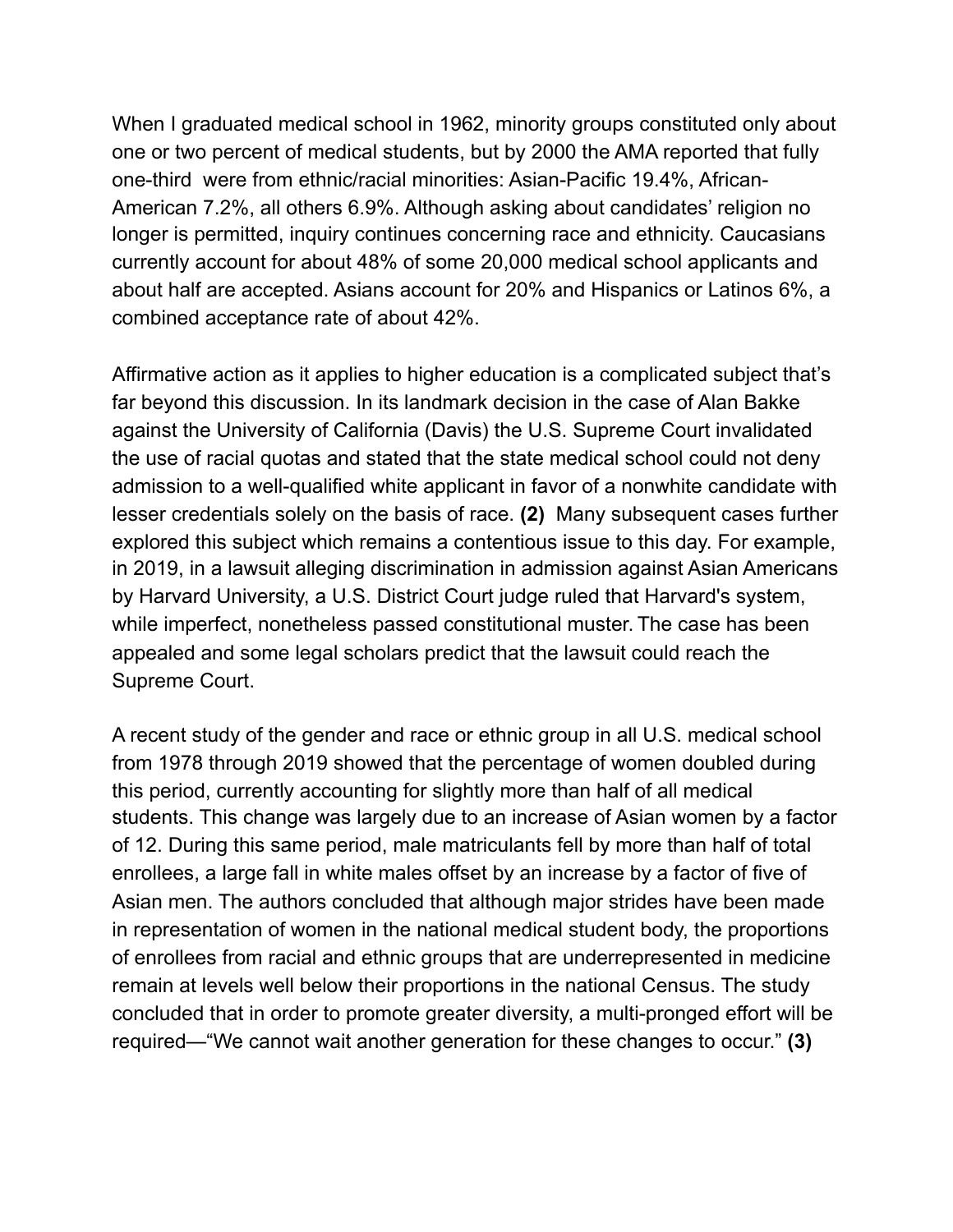So why do I care that far fewer Jewish students today are pursuing medical careers? After all, previous discriminatory barriers have been removed and other career opportunities exist now, especially for men. Indeed, greater diversity and gender neutrality in the medical profession should be applauded, so what's the problem? Yet, I confess that, deep down, I'm saddened and understand this seemingly positive development as a mixed blessing.

Over more than two decades, I've written four medical history books that celebrated Jewish doctors at different times and places. I'm proud of my predecessors' numerous accomplishments, often in the face of hardship and danger, but fear that absorption into both the general and medical communities came at a steep price. In one of my books, *JEWISH MEDICINE. What It Is and Why It Matters*, I argued that there is something distinct that characterized Jewish medical behavior that is not usually appreciated. Dr. Jonas Salk once remarked that although being Jewish had nothing directly to do with his success, indirectly it meant everything:

 *We are all influenced by our ancestor's tradition and heritage. For me it was not a conscious influence, but there is something in my Jewish genetic or culture lineage. Part of it may be the Jewish educational tradition. Part may be the diaspora for nomadic in spirit, we Jews seem to be constantly searching for ways to make the world a better place for all human beings… [our task] is to take the best from tradition and use it to build a world that is closer to our heart's desire.* 

Bioethicist Dr. Rachel Remen perceivea a spiritual malaise within modern medicine and contends that the medical profession has lost its meaning:

 *We need something stronger than our science to hold on to, something more satisfying and sustaining…We need to help students to find meaning as skillfully as we educate them to pursue medical expertise.* 

Dr. Remen understands "holiness" as a force within each of us to do good for others, to act ethically. She suggests that holiness comes from not separating our private life from our work, but merging them by infusing our professional vocations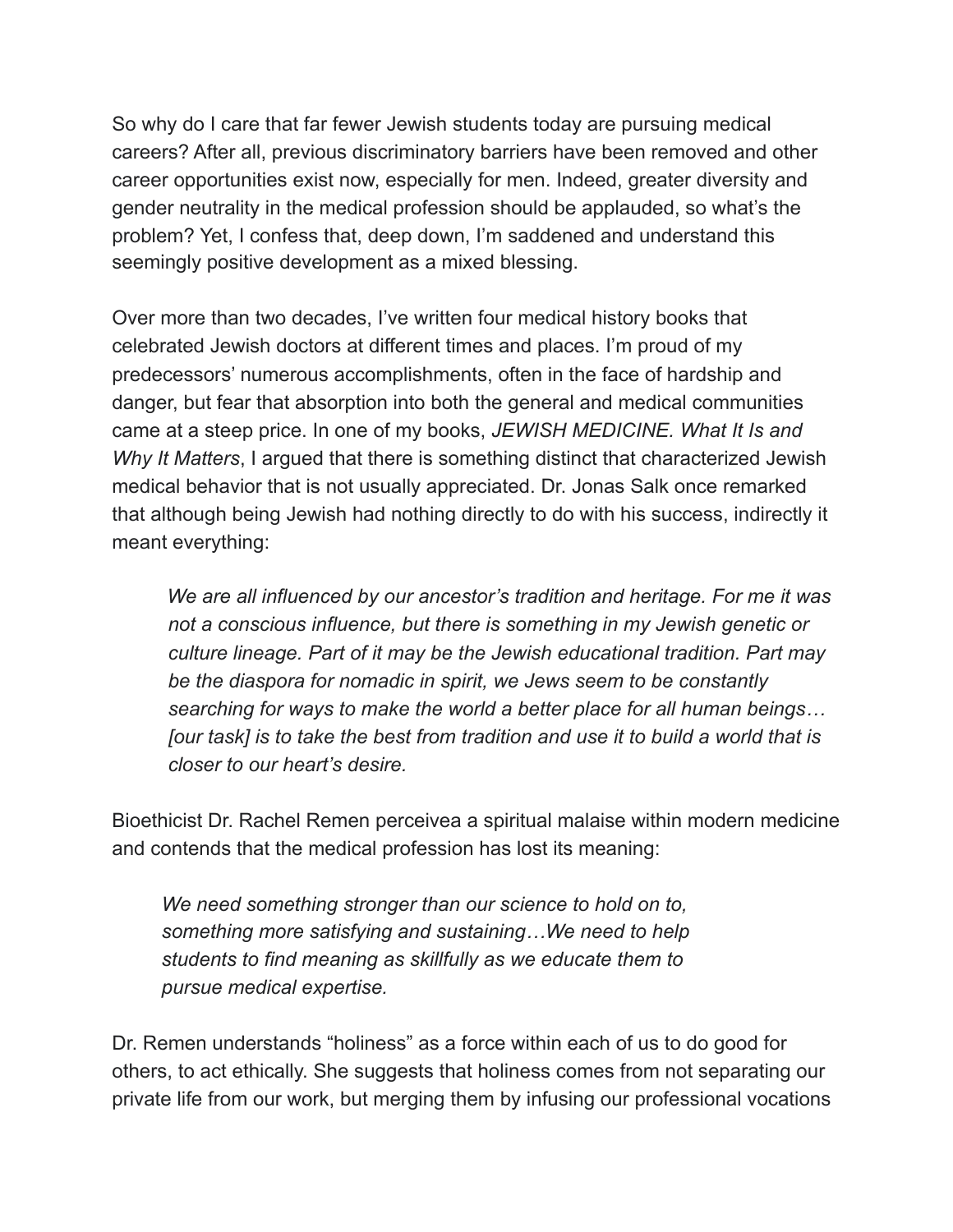with compassion and care. This holds not only for Jewish doctors but for all others as well. Jewish doctors are neither smarter nor more ethical than others. Moreover, I'm not concerned here with ritual, but with values and how appreciating our ethical traditions helps inform doctors' daily lives. If in the future Jewish physicians, both male and female, may be fewer in number, all the more reason to cherish our mutual legacy.

Jewish tradition teaches the importance of being part of something larger than oneself. In these difficult times, when selflessness too often is replaced by selfinterest, it's especially important that physicians feel an obligation to put their patient's interests first. A value-based approach to medical practice is as much concerned with people as with disease, with relationships more than technical ability, and a fundamental Jewish mission is to to make the world a better place in effect, to heal the world. We do present and future generations of medical students a disservice if we don't teach them how to conduct their work within a broad context that's based on their own authentic traditions—not only professional norms but religious and cultural as well. Perhaps Dr. Julius Preuss, a late 19th century German Jewish physician and historian, said it best. He asked to have inscribed on his tombstone the words *rofeih v'lo lo*—"physician and not for himself."

Throughout history, Jewish medical doctors established an admirable behavioral standard and I regret that now as they appear to be withdrawing from the stage, it comes at a time when their example is sorely needed. This not to infer that others won't do just as well, but I already miss the GPs and family docs of my youth along with countless medical scholars and researchers who have made this world a better place.

Michael Nevins, MD May, 2021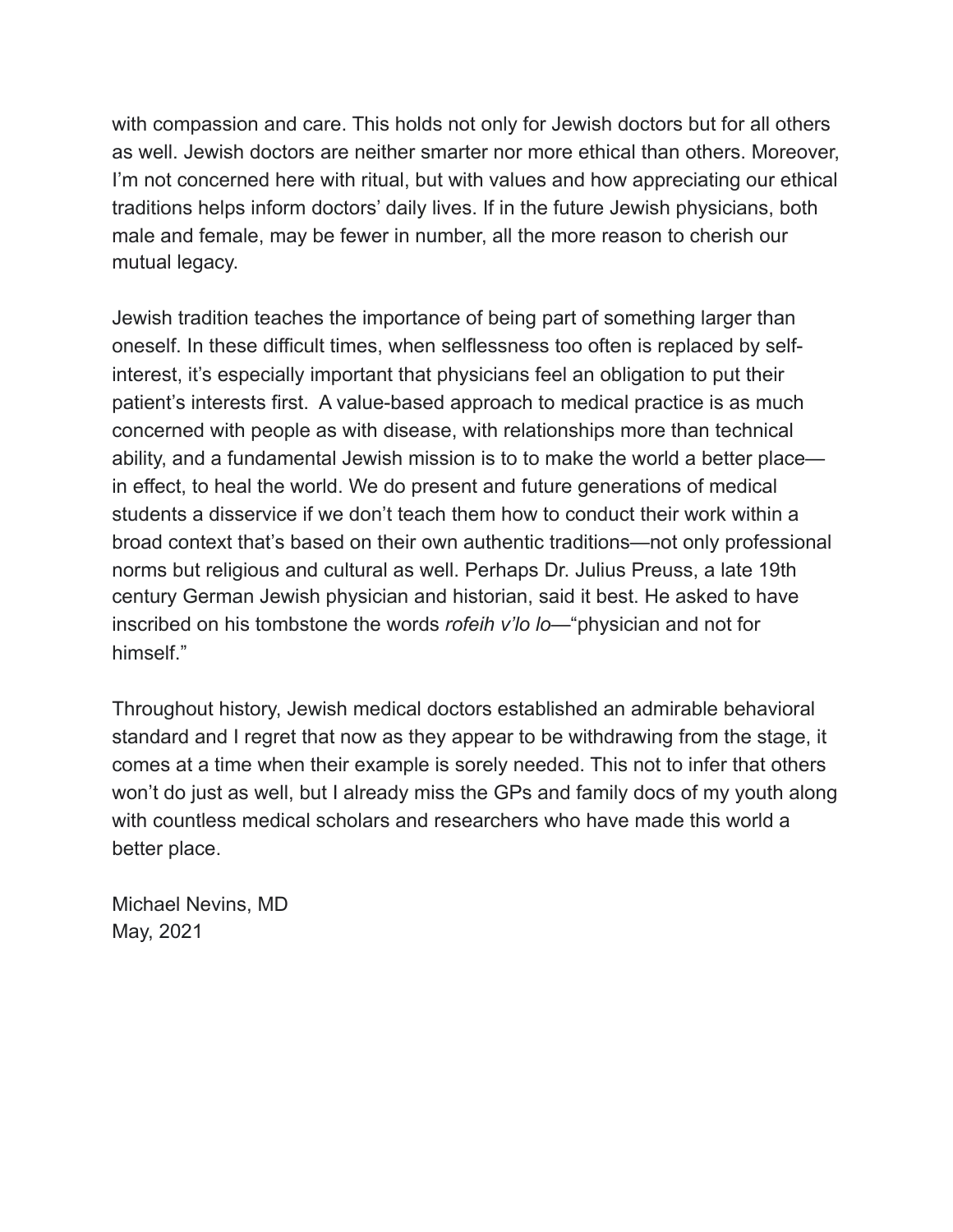**SOURCES** 

Nevins, M. Academic Intolerance. In *The Jewish Doctor: A Narrative History.* Jason Aronson Inc. 1996.

Nevins, M. *JEWISH MEDICINE. What It Is and Why It Matters*. iUniverse, 2006. Brickman, S.P. *Extracted. Unmasking Rampant Antisemitism in America's Higher Education.* New York: Morgan James Pub. 2020.

- Morris, D.B. Diversity of the National Medical Student Body—Four Decades of Iniquities. *N Eng J Med* 2021; 384:1661-1667.
- Williams, W. Medical School Admissions—A Movable Barrier to Ending Health Care Disparities? *N Eng J Med* 2021; 384: 1659-1660.
- Halperin, E.C. Why Did the United States Medical School Admissions Quota for Jews End? *Am J Med Sci* 2019; 358: 317-325.
- Oren, D.A. *Joining the Club: A History of Jews and Yale.* Yale Univ. Press, 1985.
- Sokoloff, L. The Rise and Decline of the Jewish Quota in Medical School Admissions. *Bulletin of the New York Academy of Medicine* 68 (1992): 497-517.

Remen, R. *My Grandfather;s Blessings*. Riverhead. 2000.

## **NOTES**

1. In 2010, Dr. Howard Spiro published a book that attempted to rehabilitate Winternitz's reputation. Acknowledging this "passionate humanist's", terrible temper, Spiro noted that the good manners Winternitz so admired [in others]…were swept away by his narcissism and ambition." Anxious to dispel criticism of the Dean as behaving like an anti-Semite, Dr. Spiro, himself Jewish, wrote, "It was simply the way Jews had to survive amid the largely Anglo-Saxon and Protestant New Haven population at Yale….[Winternitz] did not rise above the prejudices of his time and avoided making a public show of his Jewishness ….He never hated himself. He was too proud, too self-assured and narcissistic for that, even though he might not have chosen Jewish parents if he could have arranged matters otherwise." Winternitz's daughter Mary Cheever explained, "If he stood up for Jews and